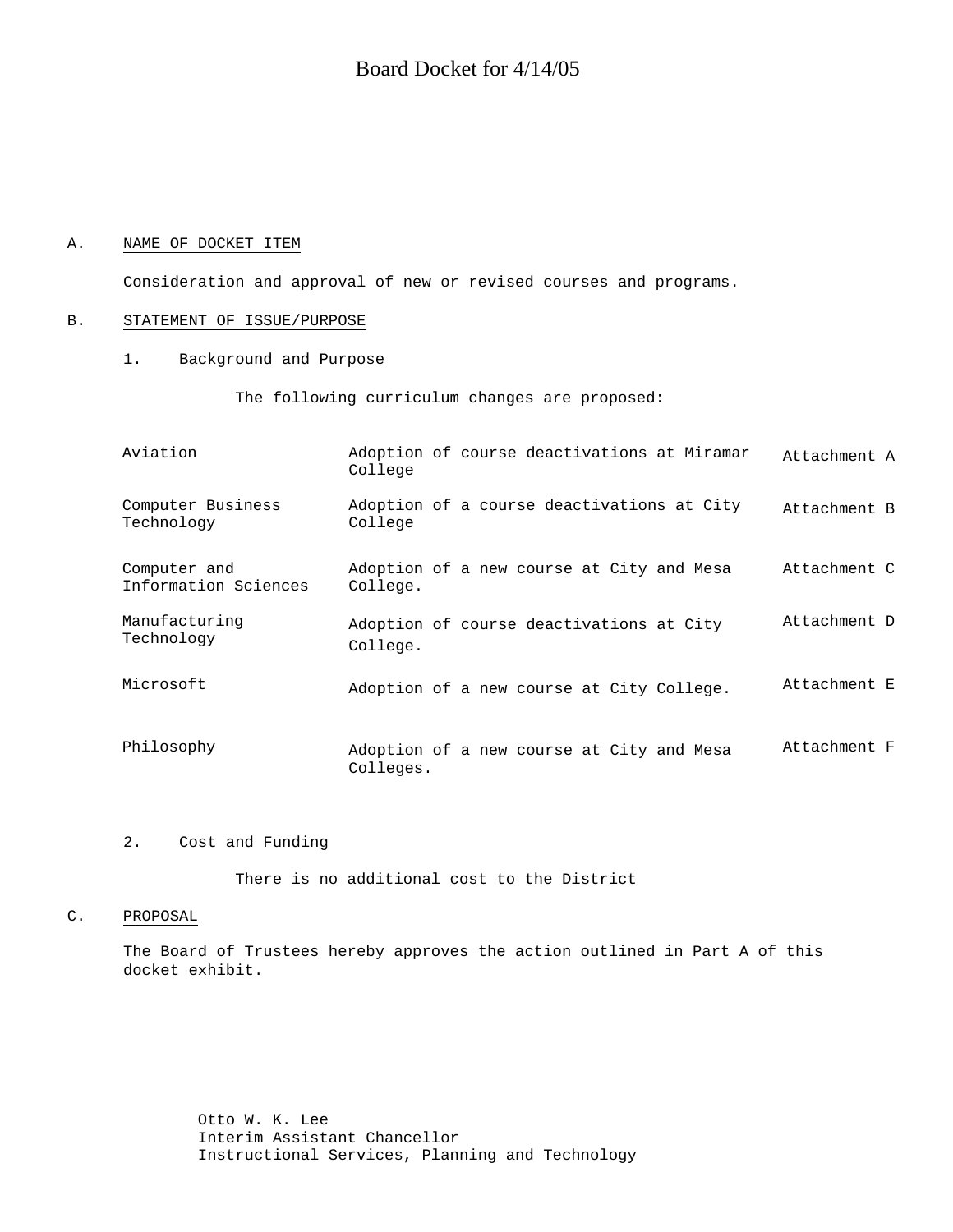Adoption of course deactivations at Miramar Colleges.

Proposed course deactivation at Miramar:

#### **130 Aviation Weather and Physiology**

 **3 hours lecture, 3 units**

**Grade Only** *Advisory*: English 51 and English 56 each with a grade of "C" or better or equivalent, or Assessment Skill Level R5; and Mathematics 032 with a grade of "C" or better, or equivalent, or Assessment Skill Level M20.

Students learn about meteorology and physiology as they apply to private, instrument, and commercial pilots and flight instructors. Specific topics include weather theory, the effects of weather on aircraft, and the collection, dissemination, interpretation, and use of weather data. Students also learn about the physiological aspects and hazards of flight including the effects of reduced oxygen, motion, drugs, alcohol, and stress on the body. (FT) Associate Degree Credit & transfer to CSU and/or private colleges and universities.

#### **140 Private Pilot Aeronautical Instruction 3 hours lecture, 3 units Grade Only**

*Advisory*: English 51 and English 56 each with a grade of "C" or better or equivalent, or Assessment Skill Levels W5 and R5; and Mathematics 032 with a grade of "C" or better, or equivalent, or Assessment Skill Level M20.

This course provides basic aeronautical knowledge for the beginning pilot. Instruction includes the principles of flight, engine operations, aircraft performance, Federal Aviation Regulations, flight publications, and a special emphasis on air navigation. This course, with Aviation 130, fulfills all requirements for the Federal Aviation Administration (FAA) Private Pilot written knowledge test. (FT) Associate Degree Credit & transfer to CSU and/or private colleges and universities.

#### **200 Commercial Pilot Instruction**

 **3 hours lecture, 3 units Grade Only**

*Advisory*: Aviation 140 and English 56 each with a grade of "C" or better or equivalent, or Assessment Skill Level R5; and Mathematics 032 with a grade of "C" or better, or equivalent, or Assessment Skill Level M20.

This course provides advanced instruction in aerodynamics, aircraft engine operating principles, large and multi-engine aircraft systems and performance, weight and balance, and stability and navigation. Completion of this course, together with Aviation 130, prepares the student for the FAA Commercial Pilot written examination. (FT) Associate Degree Credit & transfer to CSU and/or private colleges and universities.

#### **210 Instrument Rating Instruction 3 hours lecture, 3 units Grade Only**

*Advisory*: Aviation 140 or a Private Pilot Certificate satisfies the Aviation 140; and English 51 and English 56 each with a grade of "C" or better or equivalent, or Assessment Skill Levels W5 and R5; and Mathematics 032 with a grade of "C" or better, or equivalent, or Assessment Skill Level M20. This course provides aeronautical knowledge for the Instrument Rating. Students learn about applicable Federal Aviation Regulations, basic instrument flight, electronic aids to navigation, the National Airspace System, navigation charts, air traffic control procedures, Instrument Flight Rules (IFR) flight procedures, and flight planning. This course in conjunction with AVIA 130 prepares students for the Federal Aviation Administration (FAA) Instrument Rating written examination. (FT) Associate Degree Credit & transfer to CSU and/or private colleges and universities.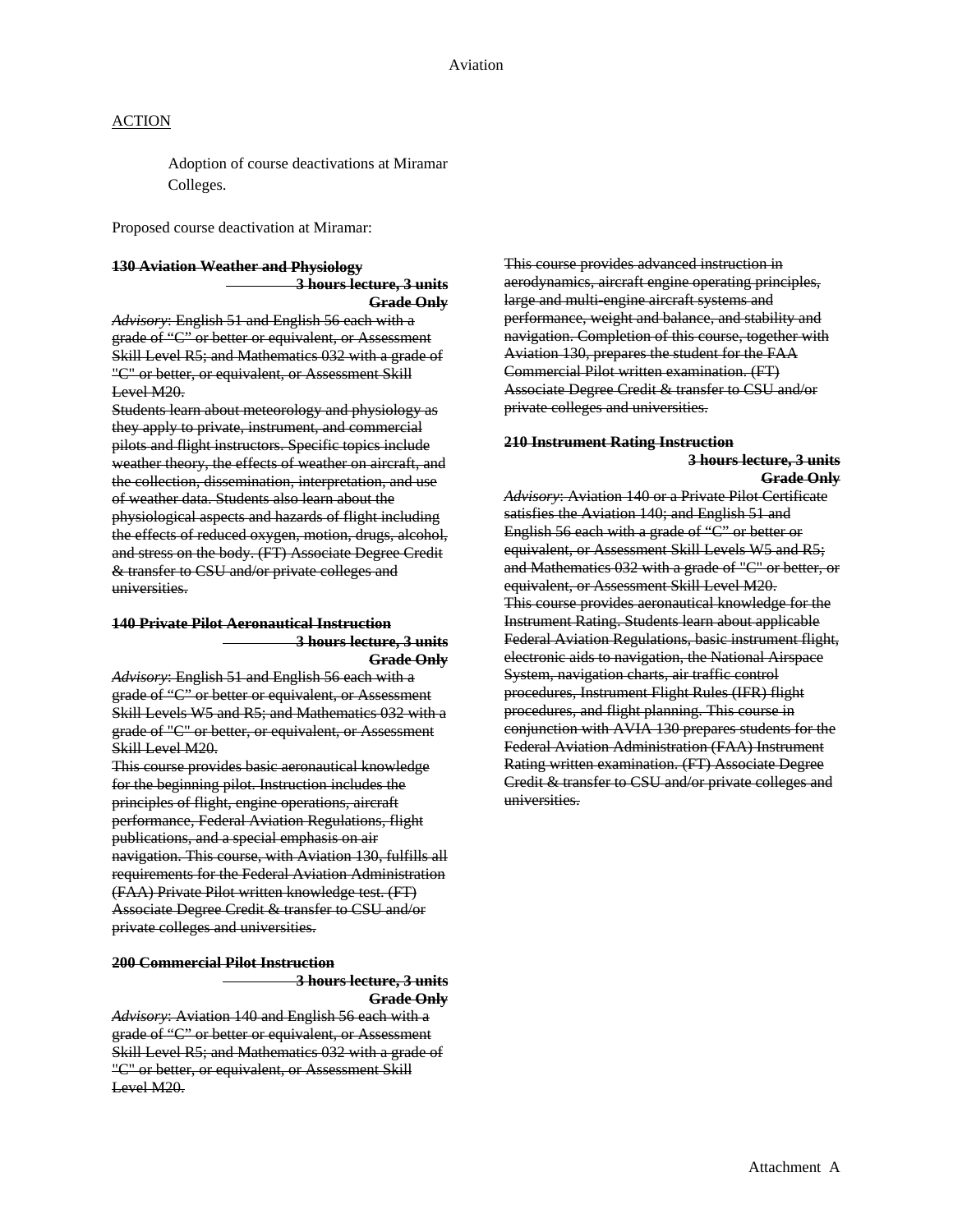Adoption of course deactivations at City Colleges.

Proposed course deactivation at City:

#### **121A Microsoft Certification Lab - Word - Core .75 hours lecture, .75 hours lab, 1 unit**

**Letter Grade or Credit/No Credit Option** *Advisory:* CBTE 122 with a grade of "C" or better, or equivalent, or demonstrated competence in Microsoft Word 2000.

This class provides students with a hands-on review of Word 2000 for Microsoft Office User Specialist: Microsoft Word 2000. As a proficient user at the core level, the student creates single and multiple page letters and memos, faxes, envelopes or mailing labels, basic reports, resumes, time sheets and Word documents for the Intranet/Internet. (FT) Associate Degree Credit & transfer to CSU and/or private colleges and universities.

#### **121B Microsoft Certification Lab - Word - Expert .75 hours lecture, .75 hours lab, 1 unit Letter Grade or Credit/No Credit Option**

*Advisory*: CBTE 121A with a grade of "C" or better, or equivalent, or demonstrated competence in Microsoft Word 2000.

This class provides students with a hands-on review of Word 2000 for Microsoft Office User Specialist: Microsoft Word 2000 Expert. As a proficient user at the core level, the student creates single and multiple page letters and memos, faxes, envelopes or mailing labels, basic reports, resumes, time sheets and Word documents for the Intranet/Internet. As an expert user, the student also creates personalized form letters, formal reports, technical reports, proposals, studies, newsletters, brochures, manuals, and forms. (FT) Associate Degree Credit & transfer to CSU and/or private colleges and universities.

#### **141A Microsoft Certification Lab - Excel - Core .75 hours lecture, .75 hours lab, 1 unit**

**Letter Grade or Credit/No Credit Option** This class provides students with a hands-on review of Excel 2000 for Microsoft Office User Specialist: Microsoft Excel 2000. As a proficient user at the core level, the student creates budgets, marketing and sales reports, expense reports, invoice ad purchase orders, basic financial statements, and spreadsheet information for use on the Intranet/Internet. (FT) Associate Degree Credit & transfer to CSU and/or private colleges and universities.

#### **141B Microsoft Certification Lab - Excel- Expert .75 hours lecture, .75 hours lab, 1 unit Letter Grade or Credit/No Credit Option**

*Advisory*: CBTE 141A with a grade of "C" or better, or equivalent, or demonstrated competence in Microsoft Excel 2000.

This class provides students with a hands on review of Excel 2000 for Microsoft Office User Specialist: Microsoft Excel 2000 Expert. As a proficient user at the core level, the student creates budgets, marketing and sales reports, expense reports, invoice ad purchase orders, basic financial statements, and spreadsheet information for use on the Intranet/Internet. As an expert user, the student also creates accounting and financial statements, data analysis, statistical tables, amortization schedules, forecasts, personnel records, and lists. (FT) Associate Degree Credit & transfer to CSU and/or private colleges and universities.

#### **151A Microsoft Certification Lab - Access- Core .75 hours lecture, .75 hours lab, 1 unit Letter Grade or Credit/No Credit Option**

*Advisory*: CBTE 151 with a grade of "C" or better, or equivalent, or demonstrated competence in Microsoft Access 2000.

This class provides students with a hands-on review of Access 2000 for Microsoft Office User Specialist: Microsoft Access 2000 Core User. As a Core user the student creates databases for individual or small workgroup uses. (FT) Associate Degree Credit & transfer to CSU and/or private colleges and universities.

#### **151B Microsoft Certification Lab - Access- Expert .75 hours lecture, .75 hours lab, 1 unit Letter Grade or Credit/No Credit Option**

*Advisory*: CBTE 151A with a grade of "C" or better, or equivalent, or demonstrated competence in Microsoft Access 2000.

This class provides students with a hands on review of Access 2000 for Microsoft Office User Specialist: Microsoft Access 2000 Expert. As an expert user the student creates databases for individual or small workgroup uses. (FT) Associate Degree Credit & transfer to CSU and/or private colleges and universities.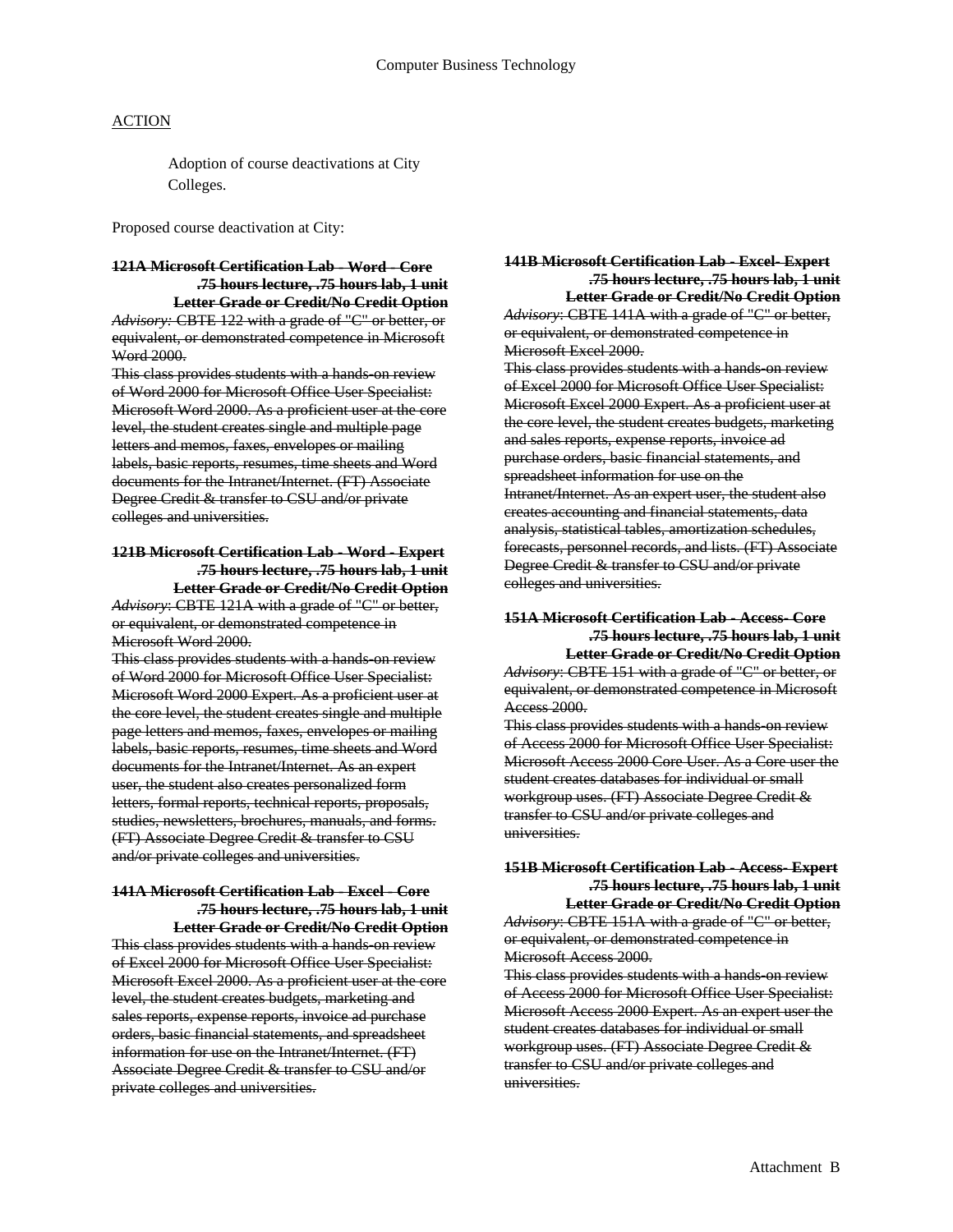#### **164A Microsoft Certification Lab-Outlook-Core .75 hour lecture, .75 hour lab, 1 unit Grade Only**

*Advisory*: Completion of or concurrent enrollment in Computer Business Technology 164.

This course provides students with a hands-on review of the latest version of Outlook for Microsoft Office User Specialist: Microsoft Outlook. As a proficient user at the core level, the student develops the skills to send/ retrieve messages, schedule appointments, schedule tasks, create and edit contacts, use the contact list to send e-mail messages, use journal entries, and post notes. Emphasis is placed on inclass practice tests to prepare for the MOUS exam. (FT) Associate Degree Credit & transfer to CSU and/or private colleges and universities.

**171A Microsoft Certification Lab - Power Point-Core** 

> **.75 hours lecture, .75 hours lab, 1 unit Letter Grade or Credit/No Credit Option**

*Advisory*: Computer & Information Sciences 128 with a grade of "C" or better, or equivalent, or demonstrated competence in Microsoft Power Point 2000.

This class provides students with a hands-on review of Power Point 2000 for Microsoft Office User Specialist: Microsoft Power Point 2000 Core. As a Core user the student creates presentations that will be delivered over a variety of media. (FT) Associate Degree Credit & transfer to CSU and/or private colleges and universities.

#### **171B Microsoft Certification Lab - Power Point-Expert**

**.75 hours lecture, .75 hours lab, 1 unit Letter Grade or Credit/No Credit Option** *Advisory*: Computer Business Technology 171A with a grade of "C" or better, or equivalent, or demonstrated competence in Microsoft Power Point 2000.

This class provides students with a hands-on review of Power Point 2000 for Microsoft Office User Specialist: Microsoft Power Point 2000 Expert. As an Expert user the student is not only proficient in skills required at the core level, but also masters more advanced presentation skills. (FT) Associate Degree Credit & transfer to CSU and/or private colleges and universities.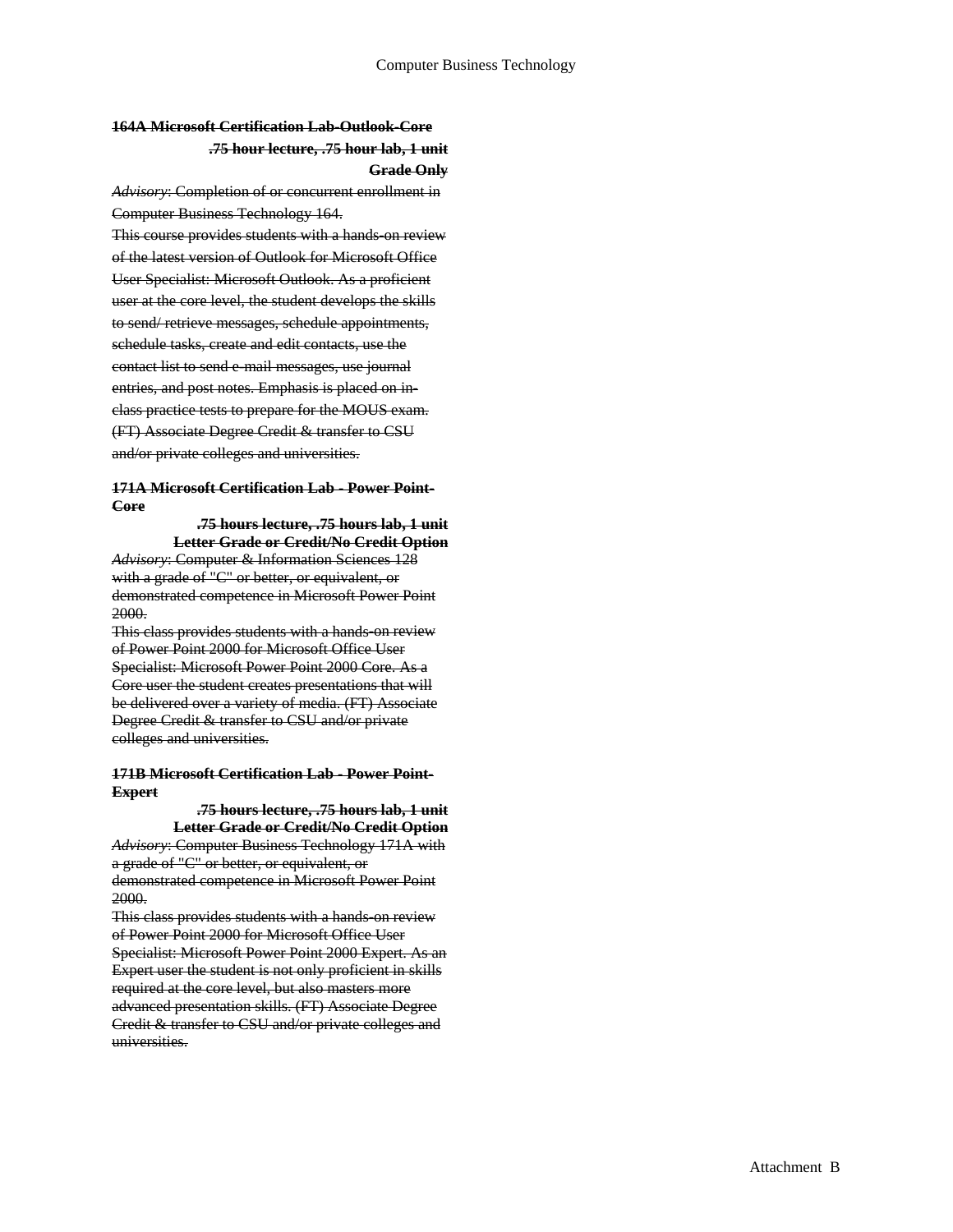Adoption of a new course at City and Mesa Colleges.

Proposed new course at City and Mesa:

#### **193 Microsoft C# Software Engineering 1 3 hours lecture, 3 hours lab, 4 units Grade Only**

This course applies industry-standard software engineering principles to the study of the objectoriented, general purpose programming language Microsoft C#, a member of the Microsoft Visual Studio.NET software development toolset. Coverage includes the typical topics of an introductory programming course. Extensive hands-on training is included in the laboratory sessions. This course can be offered in-class or online. This course is designed for students pursuing a degree in Computer Science or Information Systems and for vocational/professional students who are updating their programming skills set.

(FT) Associate Degree Credit & transfer to CSU and/or private colleges and universities.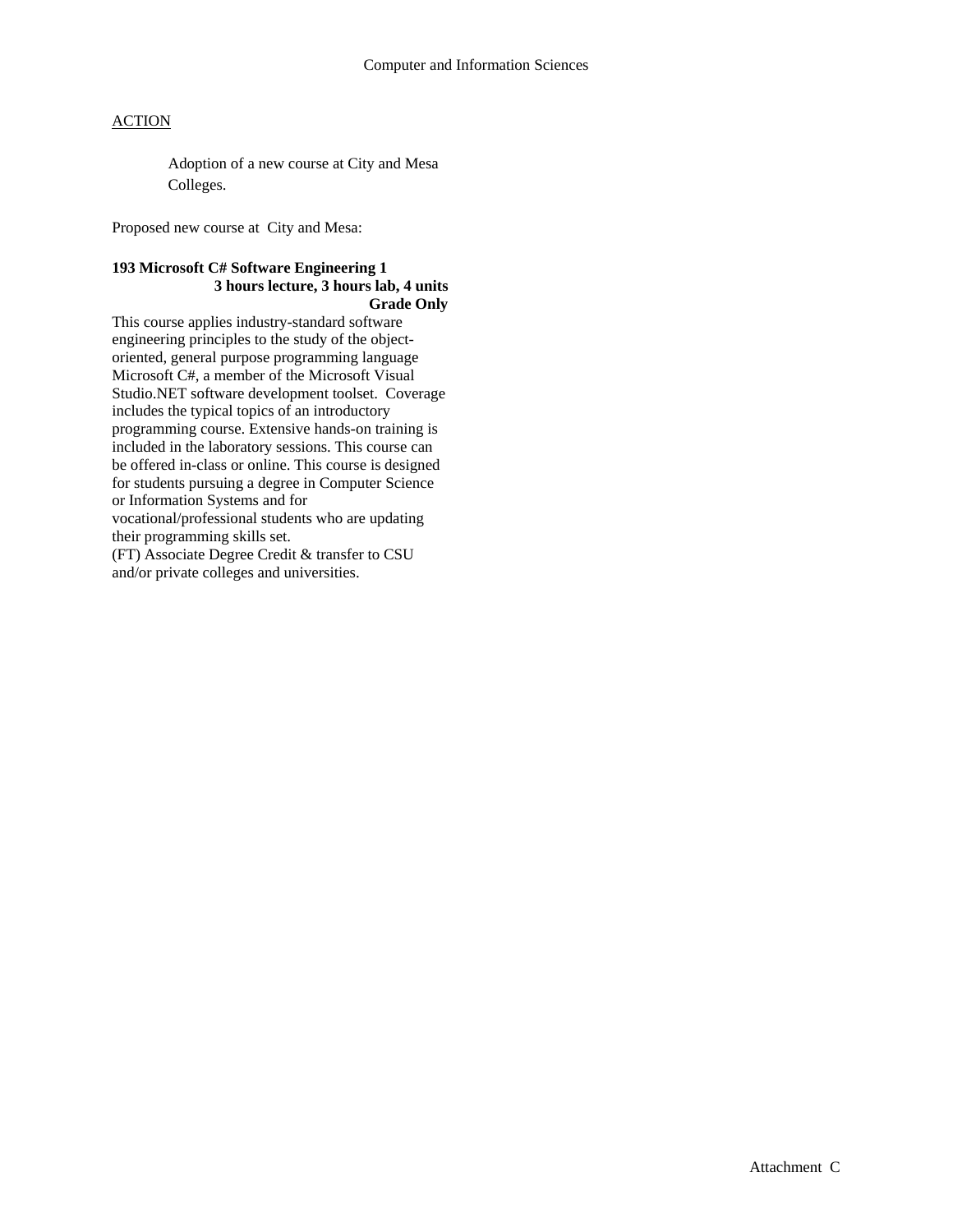Adoption of course deactivations at City College.

Proposed course deactivations at City:

## **100 Manufacturing Metrics and Calculations**

concepts required for effective performance as an automation technician or machine technologist in the machine tool industry. Problem examples will be taken from machines and equipment that are typically found in the modern industrial manufacturing facility. Associate Degree Credit and not Transferable.

concepts required for effective performance as an automation technician or machine technologist in the computerized machine tool industry. This course will include examples taken from computers or microprocessor systems that are typically found in the modern industrial manufacturing facility, such as industrial computers, programmable logic controllers, and microprocessor based control systems. (FT) Associate Degree Credit and not Transferable.

#### Credit and not Transferable. **200 Industrial Electronics/Electricity 2 hours lecture, 6 hours lab, 4 units**

classroom lectures, the principles of operation of common electronic/electrical components are introduced. This course includes Ohm's law, component testing, and the use of test equipment. It also includes the theory of operation of various components such as switches, relays, transformers, motors, sensors, and diodes. (FT) Associate Degree Credit and not Transferable.

#### **Grade Only 205 Motion Control/Servo Systems** This course covers the design, installation, operation, **2 hours lecture, 6 hours lab, 4 units Grade Only**

This course involves the study of the types of control circuits used to control industrial equipment, including motor, process, and hydraulic controls. In addition, this course includes the types of feedback systems employed in control systems and their theory of operation. An emphasis will be placed upon closed

loop servo systems and their theory of operation. The students will experience hands-on interaction with these control systems through laboratory experiments. (FT) Associate Degree Credit and not Transferable.

### **3 hours, 3 units**<br>**210 Fluid Power Technology**<br>**2 hours lecture, 3 hours lab, 3 units**<br>Cynde Only **Grade Only**

This course will investigate the basic principles of hydraulics and pneumatics through the use of hands on experiments and classroom lectures. In addition, this course will explore various hydraulic and pneumatic systems, circuits, components, and applications. (FT) Associate Degree Credit and not Transferable.

# 111 Industrial Programming Theory<br>3 hours, 3 units<br>This course covers the basic digital mathematical<br>This course covers the basic digital mathematical<br>The study of concepts esseciated with the operation

The study of concepts associated with the operation, construction, interfacing, and programming of programmable logic controllers. The student will explore the relationship between symbolic reasoning using Boolean concepts and the solution of control problems in modern industrial equipment. In addition, the student will conduct experiments with digital circuits to understand digital logic concepts. This course includes hands on laboratory experiences in constructing, operating, configuring, and programming programmable logic controllers. (FT) Associate Degree

#### **Grade Only 220 Industrial Machine Technology**<br>
Through the use of hands-on experimentation and<br>
220 Industrial Machine Technology **2 hours lecture, 3 hours lab, 3 units Grade Only**

A survey course designed to provide the student with an overview of typical machine shop operations and an introduction to welding technology. (FT) Associate Degree Credit and not Transferable.

#### **225 Flexible Manufacturing Systems/Robotics 2 hours lecture, 6 hours lab, 4 units**

maintenance, and record-keeping of a Flexible Manufacturing System. The role of robots in flexible manufacturing is included, along with the theory and programming of these robots. In the laboratory, the student will learn to assemble, interface, troubleshoot, and repair various automated equipment and robots during the construction of a flexible manufacturing cell. (FT) Associate Degree Credit and not Transferable.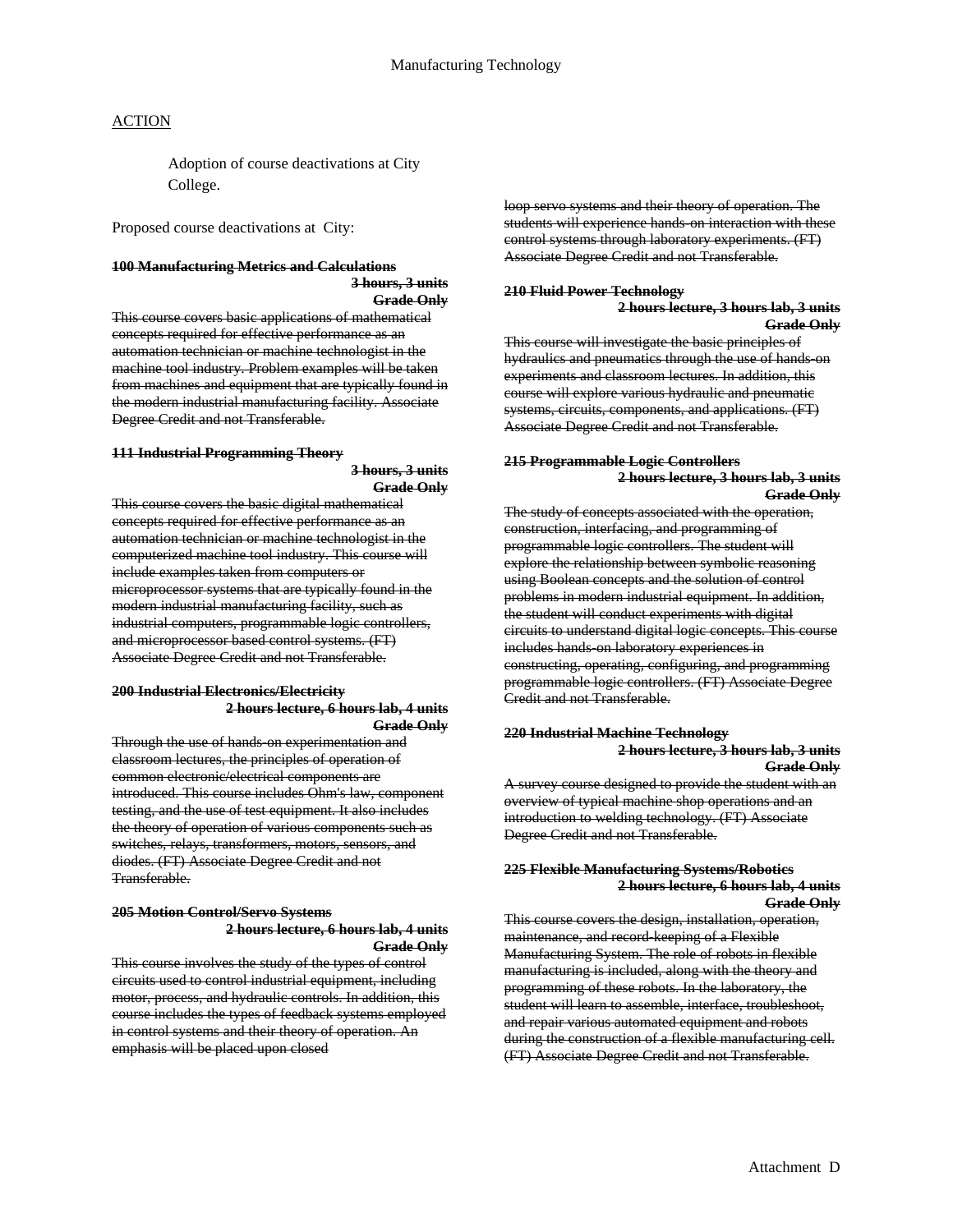Adoption of a new course at City College.

Proposed new course at City:

#### **138 Planning, Implementing, and Maintaining a Microsoft Windows Server Active Directory Infrastructure**

 **.5 hours lecture, 3 hours lab, 1.5 units Letter Grade or Credit/No Credit Option**  *Prerequisite*: Microsoft 130 and Microsoft 132 with a grade of "C" or better, or equivalent. This course is one of the core courses covering Microsoft's Active Directory Services (ADS) and is required for the Microsoft Certified Systems Engineer (MCSE) Certification. The students work with a current version of Microsoft's Windows Server Active Directory. This course provides students with hands-on practice in planning, implementing, and maintaining forests, sites, domains, and organizational units (OU) while following industry standards. This course follows the Microsoft Official Curriculum (MOC). It is intended to prepare students to take Microsoft's Planning, Implementing, and Maintaining a Microsoft Windows Server 2003 Active Directory Infrastructure Certification Exam (Microsoft exam 70-294) that is required for the MCSE certification. (FT) Associate Degree Credit & transfer to CSU and/or private colleges and universities